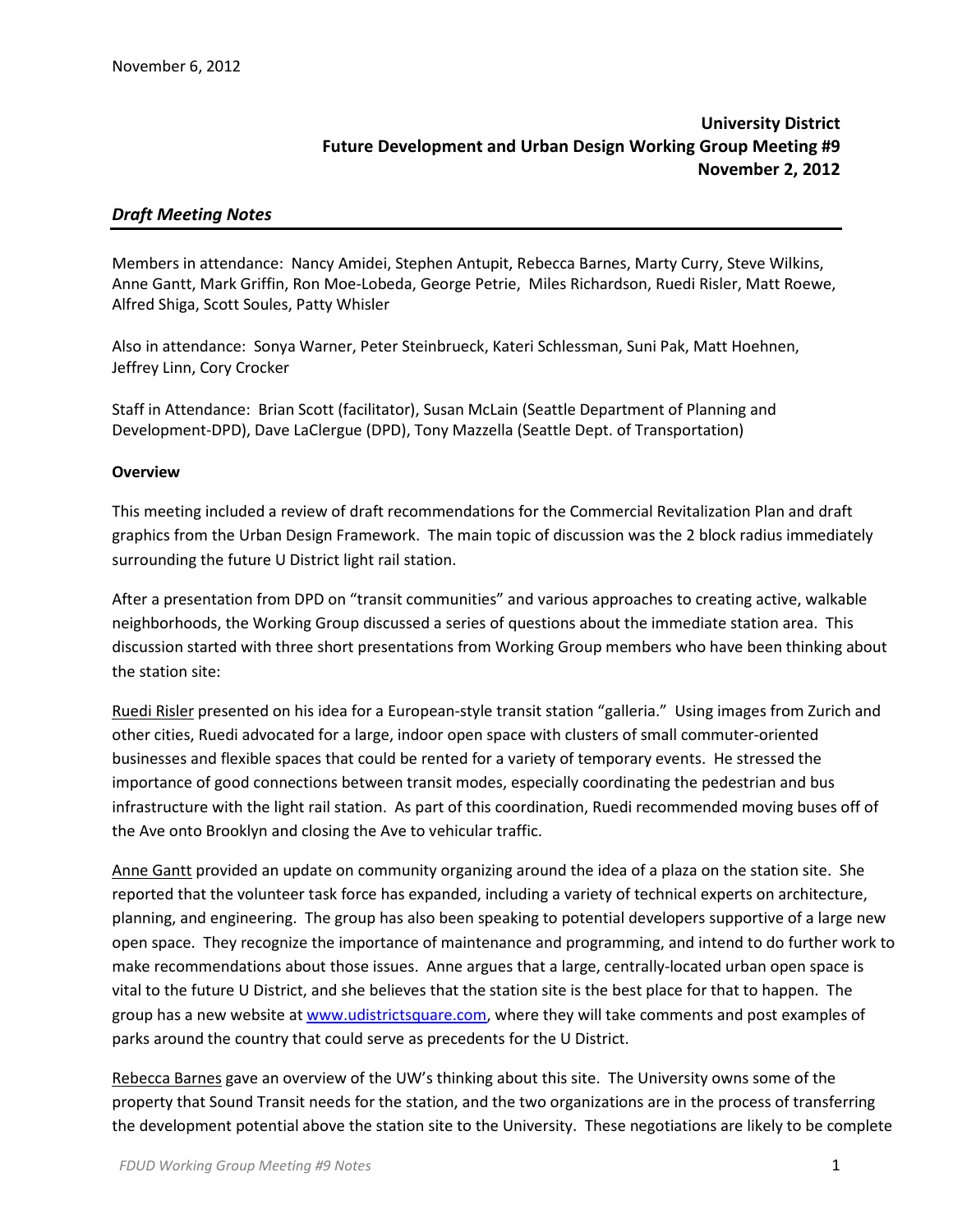in early 2013. Rebecca acknowledged the importance of a network of open spaces in and around the U District, and identified some examples of how UW has contributed and will be contributing to that network, including: the new public space at NE Campus Parkway that was established as part of the new Elm Hall, future community gardens at Mercer Court, and the new waterfront "Bryant Park."

### **Summary of "What We Heard"**

#### Responses to draft Commercial Revitalization recommendations

- Steve: Does it make sense to talk about increasing residential density? Won't a lot of the housing demand be met by all of UW's new buildings? Responses from group: in the past meetings, we've said that we want to see non-student housing across a range of affordability levels, including market-rate housing for people who work at the university, South Lake Union, or downtown.
- Rebecca: It seems like a lot of housing, but there will still be demand for more student housing. When all of the buildings in progress are finished, we'll have gone from 17% of UW students living on campus to 21% of students living on campus.
- Stephen: Our recommendations should include a full range of housing diversity and choices range of affordability and range of housing types (single-family, lowrise, midrise, highrise, variety of unit sizes). Highrise is appropriate as part of that but won't work for all residents.
- The language should say something about the importance of bus circulation.

#### Responses to Urban Design Framework draft figures

- On the public space network, include the shoreline pathway that starts behind South Campus Center and heads east.
- Consider using transfers of development rights ("TDR") to preserve the fine-grained commercial uses along the Ave.

#### Immediate station area

- George: mix private development with public space on the station site it should be closely coordinated so the activity from the private uses spills into any public space. Activate the alley, look for opportunities for a through-block crossing. The "galleria" concept is interesting – station utilities should be designed to allow that.
- Stephen: Taylor 28 (in Uptown) provides a good example of how to use the adjacent right-of-way in a smart way with private development. A "street park" like that one could spill over into an abutting festival street.
- Stephen: It's premature to make specific recommendations about buses routes will be fundamentally changed by the availability of light rail.
- Patty: make sure that development preserves architectural tradition. Both in the sense of preserving character buildings, but also interpreting historic architectural elements in contemporary design. Great design is key to having development that adds to the neighborhood character.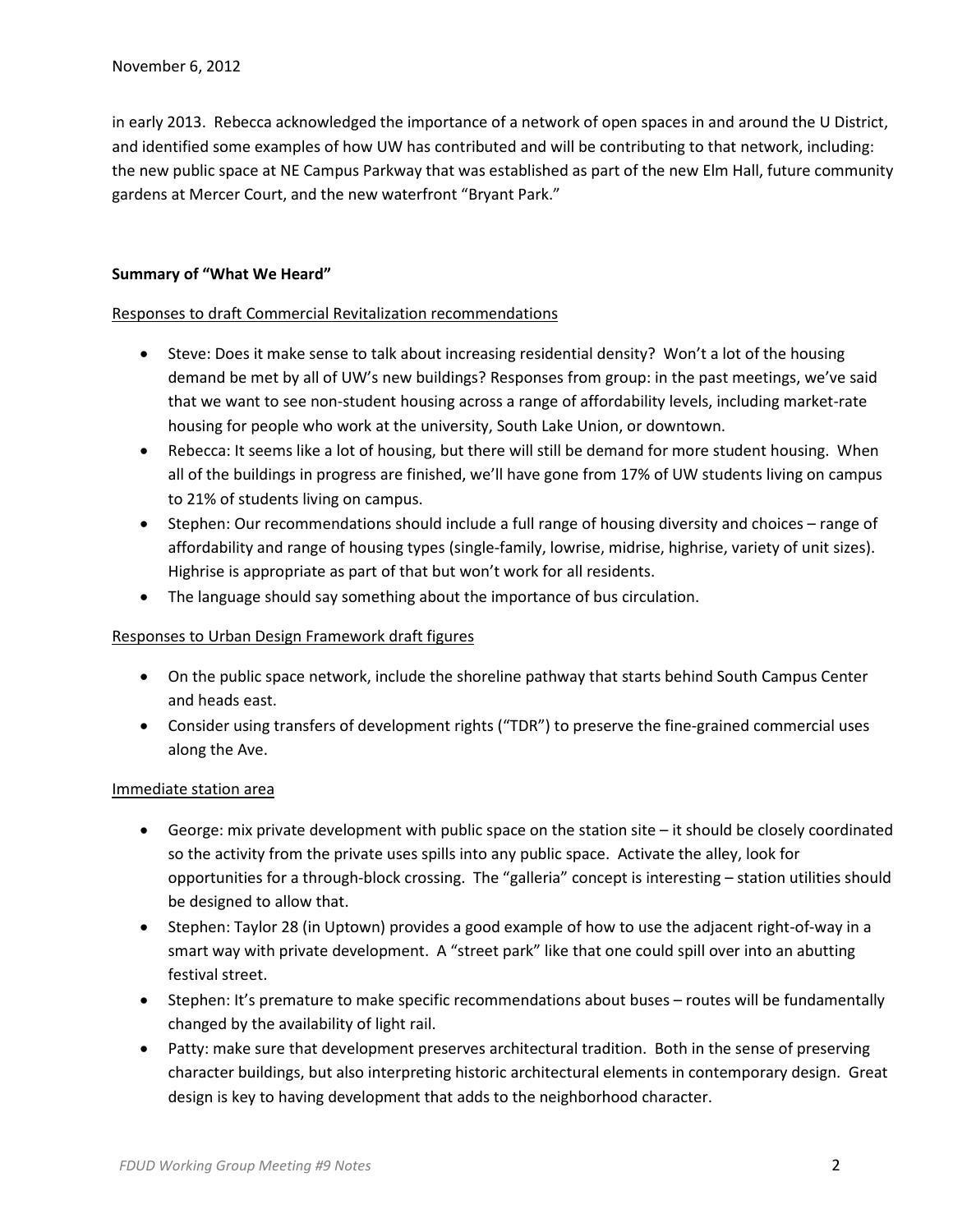- Steve: If the station is not engineered to hold a building on top, it would reduce construction costs. In response to Ruedi's bus proposals: moving buses off the Ave and onto Brooklyn would be bad for businesses, and put too much traffic in the station area.
- Miles: The "galleria" idea is likely to siphon business off the Ave. Existing businesses are willing to put up with Sound Transit's disruptions to the area because they're expecting more customers. Commercial uses at the station site could divert those customers.
- Tony: While it might be premature to make specific recommendations about bus lines, seamless connections between buses and trains will be essential. Timing of routes and clear information for riders will make a big difference. We should work with Metro to start planning this coordination early – it's too important to leave until 2020.
- Marty: We should develop clear principles for what should happen on the station block; what do we want? Then let those principles guide specific recommendations.
- Ruedi: FDUD recommendations should go beyond minimal adjustments to bus circulation. My proposals might not be the right answer, but we should be thinking bigger.
- Stephen: Brooklyn is an important bike route don't neglect it. Think about potential conflict points and how to avoid those conflicts.
- Ruedi: the sidewalk in front of the Neptune is a pinch point for pedestrians. Moving the bus stop across Brooklyn (in front of UW Tower) would provide some relief.
- Miles: Don't forget about accommodating cars and parking. While lots of people will be coming on light rail, there will still be plenty of drivers.
- Patty: east-west connections to the Ave are critical.  $43^{rd}$  St. is important, and the mid-block passthrough idea would also help. Scramble crossings across  $45<sup>th</sup>$  at the Ave and Brooklyn would be great.
- Nancy: Look for ways to support the following features/uses right around the station:
	- o Child care
	- o Accessibility improvements make it's easy for everyone to get into and around the station
	- o Public bathrooms
	- o Senior housing
	- o Wayfinding help for visitors
- Ron: What about permanently closing off Brooklyn? Design it like Westlake with an extension from sidewalk to sidewalk, and leave the roadway closed to vehicular traffic?
- Ruedi: Why activate Brooklyn for peds? We should keep foot traffic concentrated on the Ave. Susan: Multiple levels and types of sidewalk space are needed. We do want to keep retail uses and shoppers concentrated on the Ave, but that sidewalk is already really crowded. Brooklyn could serve as more of a secondary route for residents or workers who are trying to get from point A to point B.
- Scott: What about a "galleria" concept with activation other than retail? Roll-up doors for a semioutdoor space, climbing wall, etc.
- Matt R.: 43<sup>rd</sup> might make more sense to close off as a festival street. It would help draw foot traffic onto the Ave. Also, the west edge of Brooklyn (base of UW Tower) might not be able to transform to a truly active edge.
- Sonya: Be careful and thorough about any traffic calming on  $45^{\text{th}}$  I already avoid it due to congestion, which means I drive on side streets. Anything you do to slow  $45<sup>th</sup>$  further will push the traffic elsewhere.